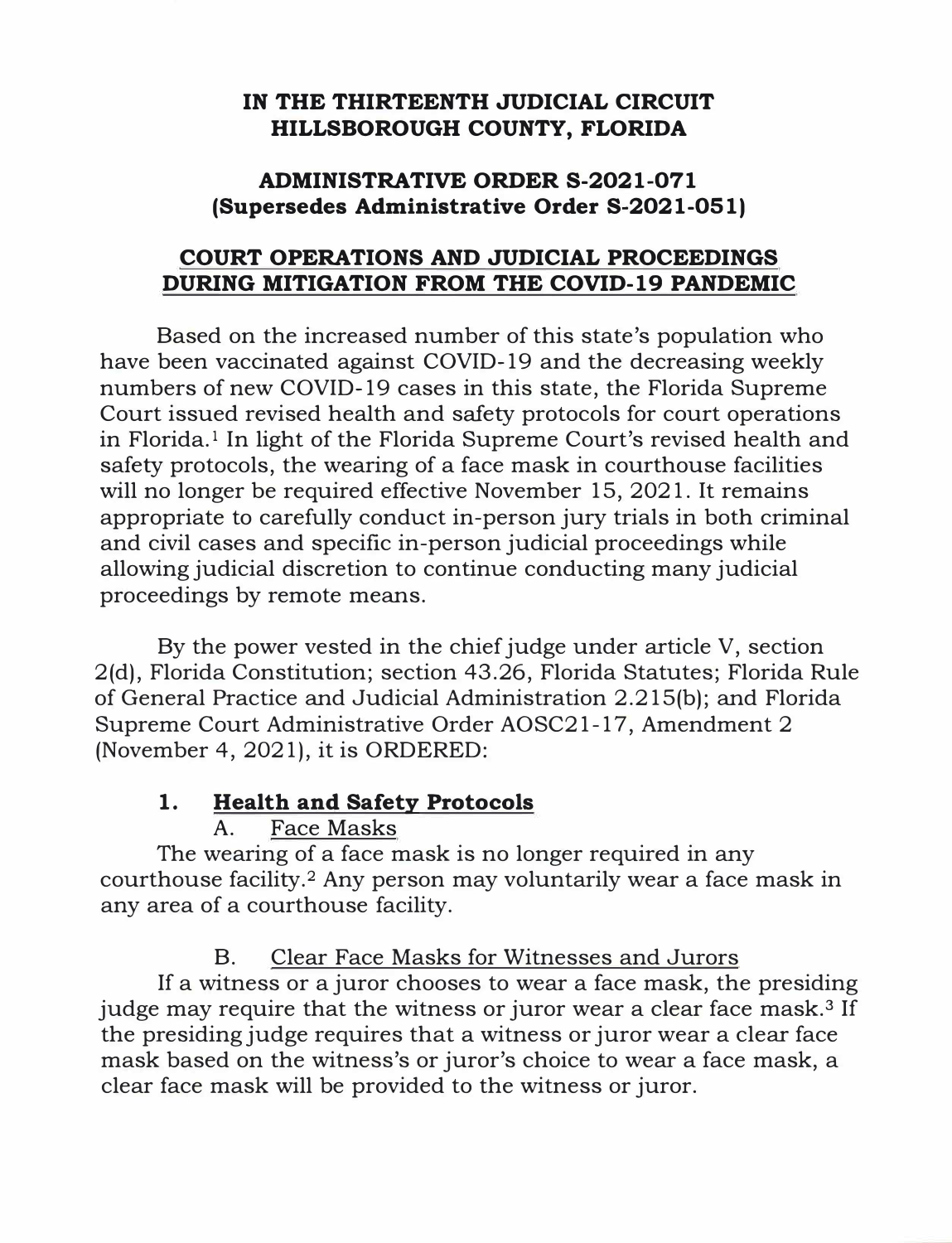# C. Participant May Request Physical Distance

Any participant<sup>4</sup> may request to be physically distanced during an in-person court proceeding. The presiding judge will address such requests as appropriate under the circumstances at the time of the request.

# 2. In-Person Proceedings

The following matters should be conducted as in-person proceedings:<sup>5</sup>

- A. Delinquency change of plea hearings and pretrial conferences;
- B. Delinquency trials, including disposition and postdisposition hearings, and submission of fingerprints or a DNA sample, or both;
- C. Dependency and termination of parental rights trials;
- D. Return hearings on petitions for protective injunctions against (i) domestic violence; (ii) repeat violence; (iii) dating violence; (iv) sexual violence; (v) stalking; or (vi) prevention of child abuse under chapter 39, Florida Statutes;
- E. Return hearings on petitions for protective injunctions against exploitation of a vulnerable adult (§825.1035, Florida Statutes);
- F. Hearings on petitions seeking a judicial waiver of the notice and consent requirements of section 390.01114, Florida Statutes;
- G. Hearings on petitions for risk protection orders;
- H. Hearings to determine whether an individual should be involuntarily committed under the Baker Act or the Marchman Act unless that individual waives the right to physical presence.
- I. Jury trials; and
- J. Grand jury proceedings.

# 3. Discretionary In-Person or Remote Proceedings

### A. Considerations

Any proceeding not specifically addressed in section 2 of this

Page 2 of 6 - Administrative Order S-2021-071 ( *Court Operations and Judicial Proceedings during Recovery from the COVID-19 Pandemic)*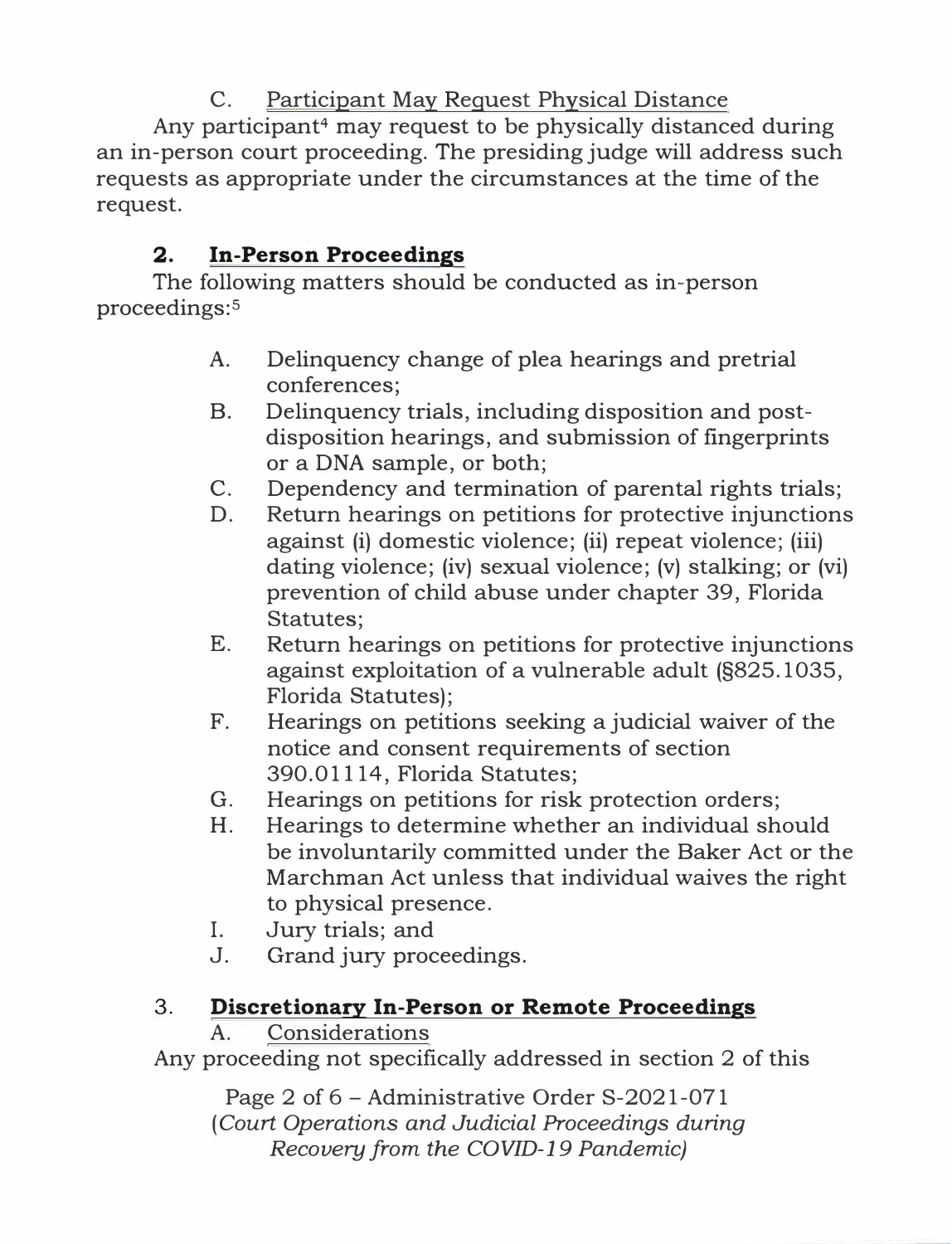administrative order may proceed either in person or remotely, subject to the presiding judge's or quasi-judicial officer's discretion, except that a proceeding must be conducted in person if the presiding judge or quasi-judicial officer determines that remote conduct of the proceeding is inconsistent with United States or Florida Constitution, a statute, or a rule of court.

## B. Notice

Judges and quasi-judicial officers should post on their respective websites the specific types of proceedings heard that will presumptively proceed in person and the specific types of proceedings that will presumptively proceed remotely.

## C. Required Health and Safety Protocols

Judges and quasi-judicial officers who conduct any in-person court proceeding must adhere to all health and safety protocols enumerated in section 1 of this administrative order.

### D. Location

All remote proceedings must be conducted by the judge or quasijudicial officer from her or his courtroom, hearing room, or judicial chambers or office.

# **4. Transportation of Criminal Defendants and Juveniles Accused of Delinquent Acts**

### A. Criminal Defendants

The sheriff must transport a criminal defendant to a downtown Tampa or Plant City courtroom for the following in-person court proceedings:

- a. a change of plea hearing if ordered by the presiding judge to be conducted in person;
- b. an evidentiary hearing if ordered by the presiding judge to be conducted in person;
- c. a competency hearing if ordered by the presiding judge to be conducted in person;
- d. a pretrial conference scheduled within 7 days of the scheduled trial date;

Page 3 of 6 - Administrative Order S-2021-071 ( *Court Operations and Judicial Proceedings during Recovery from the COVID-19 Pandemic)*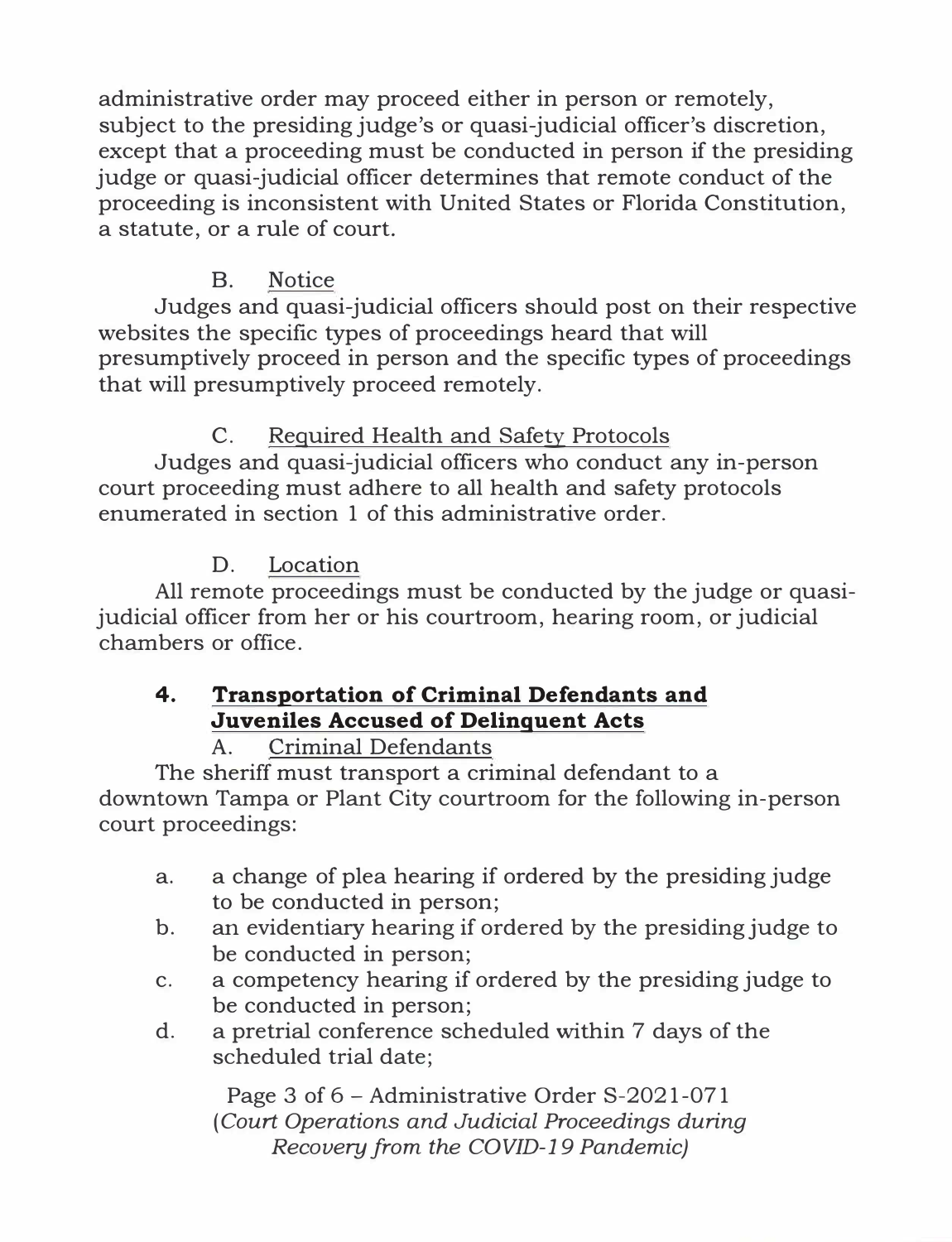- e. a non-jury or jury trial;
- f. a sentencing hearing if ordered by the presiding judge to be conducted in person; and
- g. any other proceeding with the express prior approval of the chief judge.

Criminal defendants will not be transported for routine disposition hearings, status hearings or arraignments.

### B. Juveniles

The Department of Juvenile Justice must transport a juvenile in secure detention charged with committing a delinquent act to a downtown Tampa courtroom for the following in-person court proceedings:

- a. a change of plea hearing;
- b. a pretrial conference scheduled within 7 days of the scheduled trial date (adjudicatory hearing date);
- c. a trial (adjudicatory hearing), including disposition and post-disposition hearings;
- d. submission of fingerprints or a DNA sample, or both, if ordered by the court; and
- e. any other proceeding with the express prior approval of the chief judge.

## **5. Previous Administrative Order Superseded**

This administrative order supersedes Administrative Order S-2021-051 ( *Court Operations and Judicial Proceedings during Mitigation and Recovery from the COVID-19 Pandemic).* 

### **6. Effective Date**

This administrative order is effective on November 15, 2021.

ENTERED on November 10, 2021.

N. Ficarrotta, Chief Judge

Page 4 of  $6$  – Administrative Order S-2021-071 ( *Court Operations and Judicial Proceedings during Recovery from the COVID-19 Pandemic)*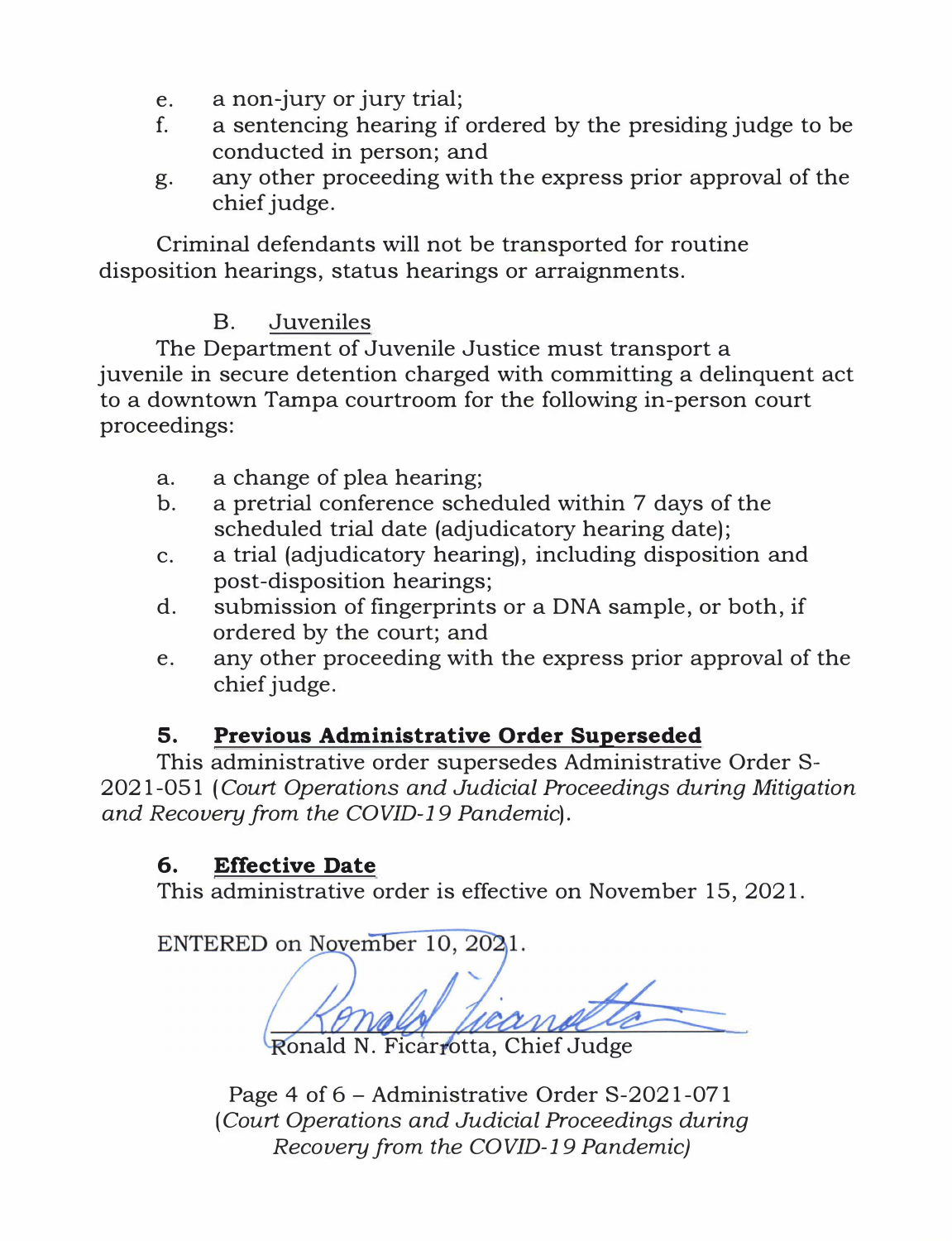Original: Cindy Stuart, Clerk of the Circuit Court

Copy: All Judges All General Magistrates and Hearing Officers Gina Justice, Trial Court Administrator Andrew H. Warren, State Attorney Julianne Holt, Public Defender Chad Chronister, Sheriff Ruben Delgado, Interim Chief, Tampa Police Department James Bradford, Chief, Plant City Police Department Kenneth R. Albano, Chief, Temple Terrace Police Department Charlie Vazquez, Chief, TIA Police Department Christopher Daniel, Chief, USF Police Department Doug Bakke, COO, Court Operations, Clerk's Office John Kynes, Executive Director, Hillsborough County Bar Association Pat Kemp, Chair, Board of County Commissioners Christine Beck, Hillsborough County Attorney Bonnie Wise, Hillsborough County Administrator Ita M. Neymotin, Regional Counsel, Second District Patrick Barrentine, Department of Corrections Rick Dragotta, Managing Attorney, Guardian ad Litem Program Chris Card, Chief of Community-Based Care, Eckerd **Connects** M. Sarah Hawk, Circuit 13 Managing Attorney, Department of Children and Families, Children's Legal Services Jonathan Jenkins, Regional Counsel's Office Beth Pasek, Community Development Coordinator, Department of Children and Families Jennifer Hock, Hillsborough County Sheriffs Office Department of Juvenile Justice ACTS Juvenile Assessment Center

> Page 5 of 6 – Administrative Order S-2021-071 ( *Court Operations and Judicial Proceedings during Recovery from the COVID-19 Pandemic)*